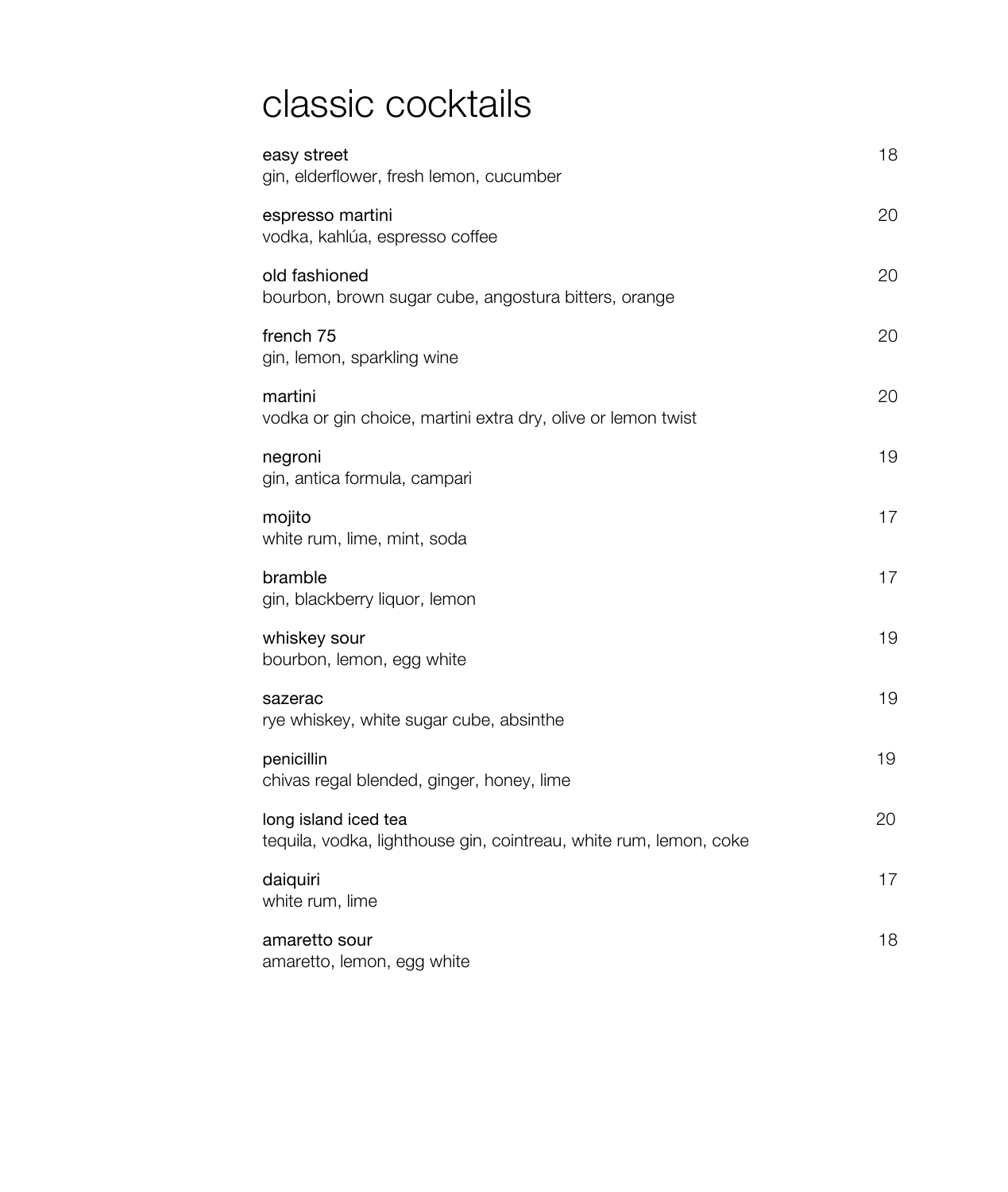## non-alcoholic cocktails

| grapefruit & cranberry cooler<br>grapefruit, cranberry juice, mint & fresh lime | 11 |
|---------------------------------------------------------------------------------|----|
| virgin apple mojito<br>fresh lemon juice, mint, apple juice, soda               | 11 |
| kiwi refresher<br>apple juice, kiwifruit, fresh lime, soda                      | 11 |

## non alcoholic

| water                                                                                                                                                                 |                                |
|-----------------------------------------------------------------------------------------------------------------------------------------------------------------------|--------------------------------|
| antipodes still/sparkling 500ml<br>antipodes still/sparkling 1L                                                                                                       | 6<br>10                        |
| juices<br>orange<br>pineapple<br>cranberry<br>grapefruit<br>tomato                                                                                                    | 5                              |
| soft drinks<br>coca cola/ coke no sugar<br>lemonade<br>tonic/soda water<br>dry ginger ale<br>Schweppes ginger beer                                                    | 5<br>5<br>5<br>5<br>6          |
| karajoz espresso<br>espresso/short black<br>long black/americano<br>flat white<br>cappuccino/mochaccino<br>latte/mocha latte<br>hot chocolate                         | 4.5<br>4.5<br>5<br>5<br>5<br>5 |
| keri keri organic tea<br>bay of islands breakfast, assam, royal earl grey, manuka mint, green darjeeling,<br>rooibos & manuka, honeybush chai, lemon ginger kawakawa, | 5                              |

chamomile & cinnamon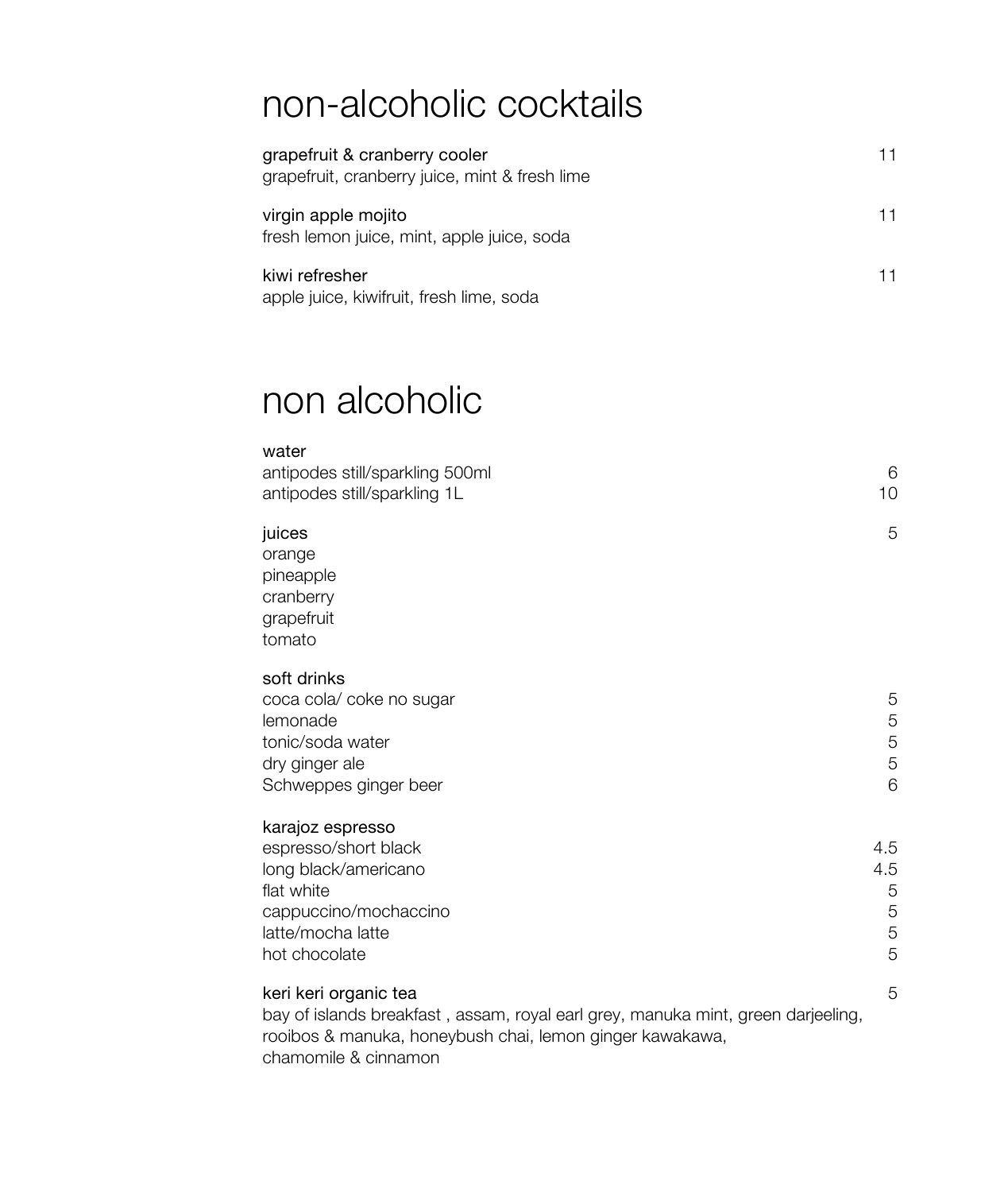### beer

#### pilsner/lager

| emersons pilsner 4.9%<br>a hint of early malt sweetness, with a lengthy dry finish                                   | 12 |
|----------------------------------------------------------------------------------------------------------------------|----|
| tuatara pilsner 5%<br>a long dry finish with touches of lime makes this effortlessly balanced                        | 11 |
| epic lager 5%<br>fresh hop flavours, aromatic herbs, citrus, lime peel and a hint of honey                           | 12 |
| liberty halo pilsner 5.4%<br>expect a good lashing of zesty lime citrus peel accented with tropical passionfruit     | 13 |
| panhead port road pilsner 5.2%<br>south pacific hops, passionfruit, grapefruit and sauvignon blanc characters abound | 12 |
| asahi 5%<br>a malty nose and note from the rice, the palate is clean and crisp                                       | 11 |
| heineken 5%<br>lightly toasted malt and gentle hop aroma, with a touch of apple fruit                                | 11 |
| ale                                                                                                                  |    |
| epic pale ale 5.4%<br>rich aromas of orange rind, fresh herbs and jasmine                                            | 12 |
| tuatara APA 5.8%<br>citrus with pine notes, a nice malt sweetness and balanced hop finish                            | 12 |
| panhead XPA 4.6%<br>light in colour with plenty of mango, guava, pineapple and lychee characters                     | 12 |
| panhead APA 5.7%<br>grassy on the nose with hints of citrus and passionfruit                                         | 12 |
| liberty oh brother pale ale 5.1%<br>nose of passionfruit, mango and subtle malts, and a well balanced full body      | 13 |
| dark beer                                                                                                            |    |
| panhead stout 5.5%<br>creamy tiramisu texture, with hints of coffee and chocolate                                    | 13 |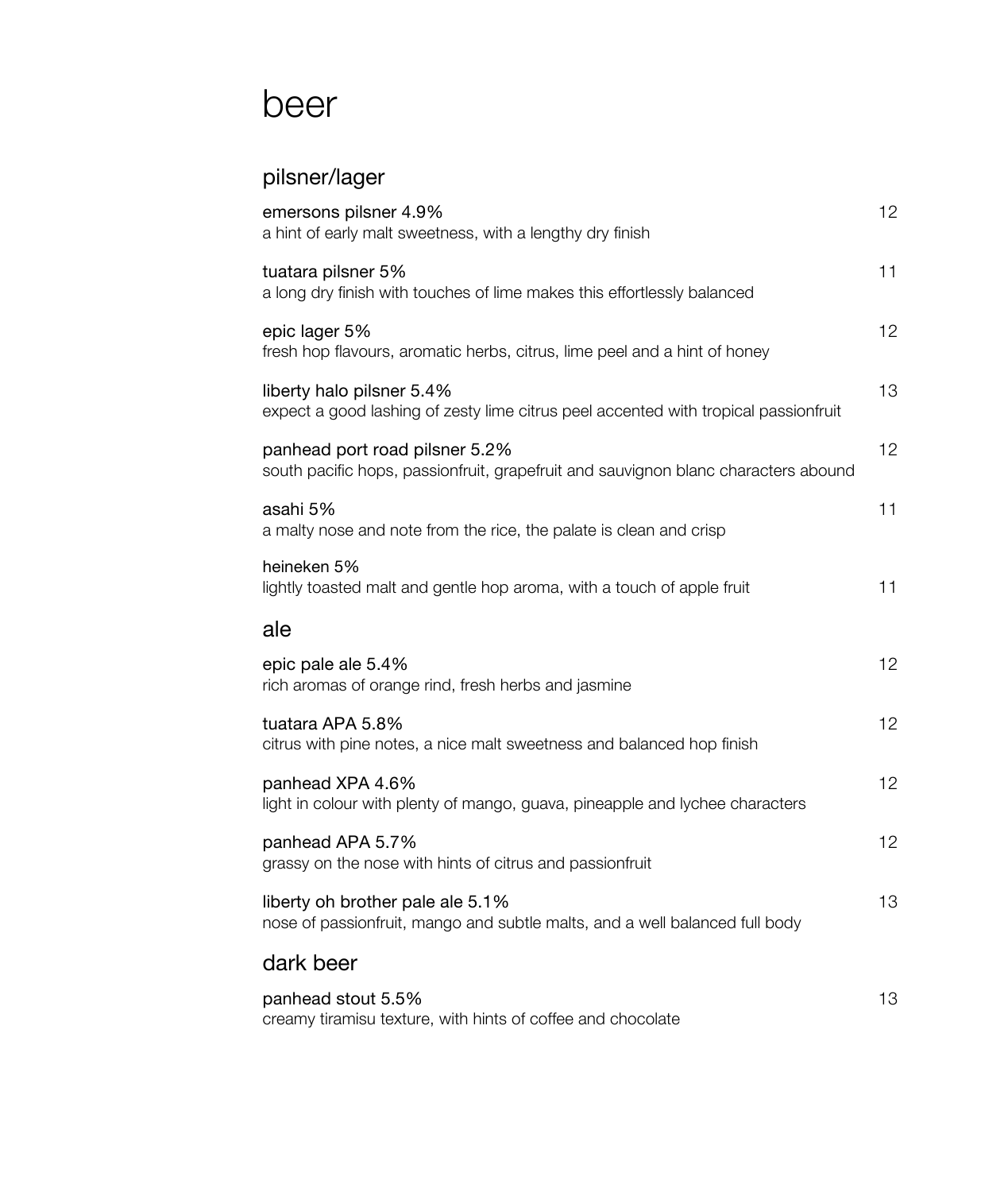#### wheat beer

| tuatara weiz guy 5%<br>cloudy beer with a flavour of ripe bananas, vanilla and bubblegum                    | 11 |
|-------------------------------------------------------------------------------------------------------------|----|
| low alcohol                                                                                                 |    |
| fugazzi low alcohol 2.5%<br>grape, gooseberry and grapefruit qualities, medium bodied and low alcohol       | 10 |
| cider cider by morningcider 4.9%<br>sweet, slightly tart, well balanced - a very enjoyable crisp, dry cider | 12 |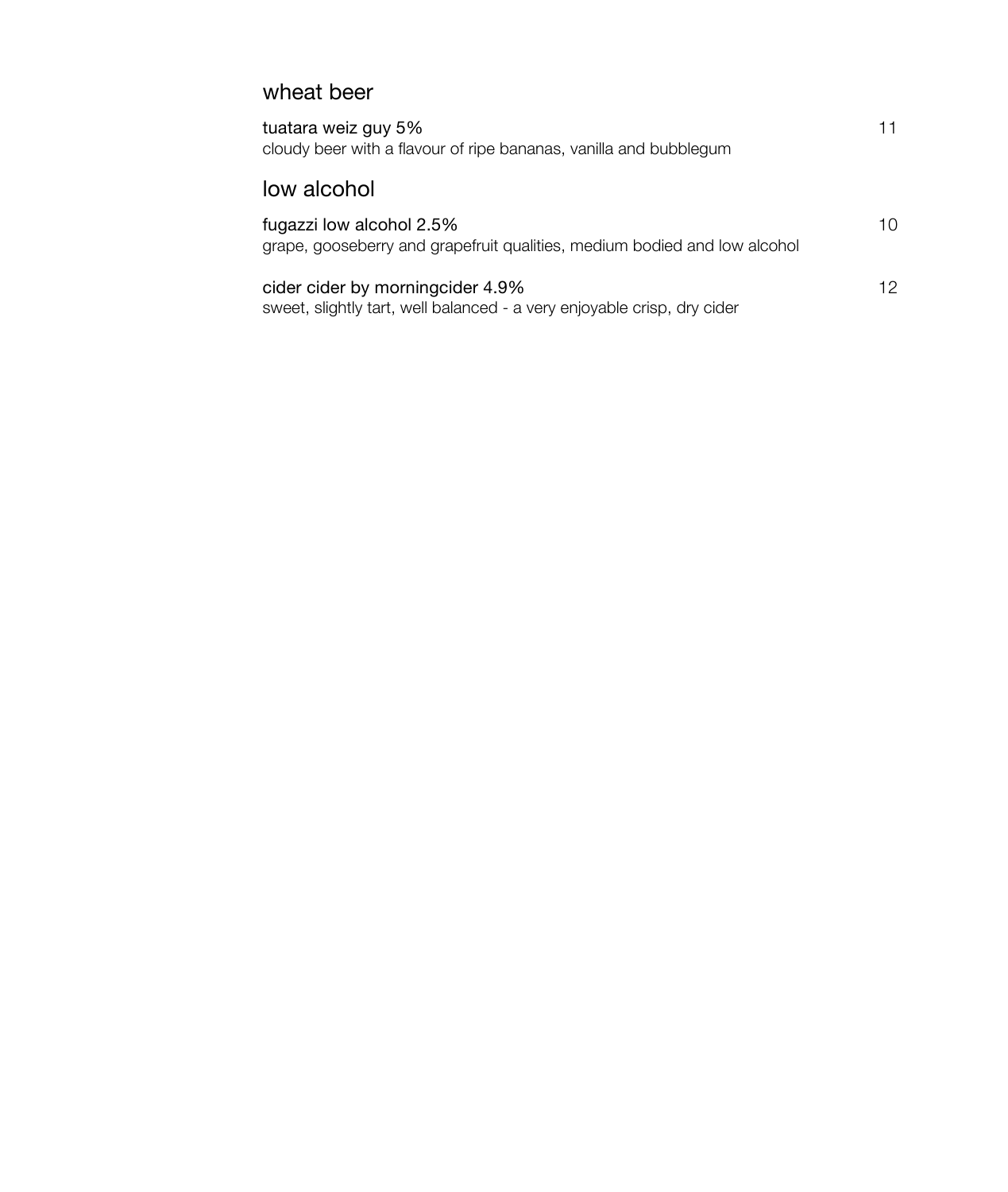### wine

|                                                                                                                                                                                             |    | glass bottle |
|---------------------------------------------------------------------------------------------------------------------------------------------------------------------------------------------|----|--------------|
| white varietals                                                                                                                                                                             |    |              |
| amisfield riesling, central otago<br>citrus & lime sherbert aromas with crisp green apple with a juicy<br>finish                                                                            | 17 | 80           |
| redmetal block five albarino, hawkes bay<br>stone fruit, citrus and a hint of dried herb on the nose, followed by a<br>fruit forward palate with beautifully balanced acidity on the finish | 18 | 84           |
| tw viognier gisborne<br>silky, mouth savouring flavours. tantalising aromas of nectarine<br>essence, delicate jasmine and honeycomb                                                         | 15 | 70           |
| pinot gris                                                                                                                                                                                  |    |              |
| peregrine pinot gris, central otago<br>aromas of apricot, pear & jasmine, citrus & stone fruit palate,<br>spicy finish                                                                      | 17 | 80           |
| summerhouse pinot gris, marlborough<br>apple, pear & quince, with a soft creamy finish                                                                                                      | 14 | 65           |
| kumeu river pinot gris, kumeu<br>floral perfume - peach & stone fruit flavours, rich & complex<br>characters                                                                                |    | 80           |
| passage rock pinot gris, waiheke<br>aromas of lychee & pear with a hint of butterscotch, with a soft<br>yet elegant finish                                                                  |    | 70           |
| hans herzog pinot gris, marlborough<br>full bodied - sophisticated yet dry, silky with quince & william pear<br>aromas                                                                      |    | 105          |
| chardonnay                                                                                                                                                                                  |    |              |
| summerhouse chardonnay, marlborough<br>subtle smokey oak, soft, soft citrus undertones                                                                                                      | 14 | 65           |
| odyssey 'reserve iliad' chardonnay, gisborne<br>beautifully fragrant, full & rich palate with intense grapefruit, peach &<br>fig                                                            | 18 | 84           |
| craggy range 'kidnappers' chardonnay, hawkes bay<br>great complexity with nashi pear, roasted almonds but undeniable<br>citrus tones of lemon zest                                          |    | 95           |
| kumeu river 'estate' chardonnay, kumeu                                                                                                                                                      |    | 89           |

beautiful peach & hazelnut aromas, ripe fruit with rich silky notes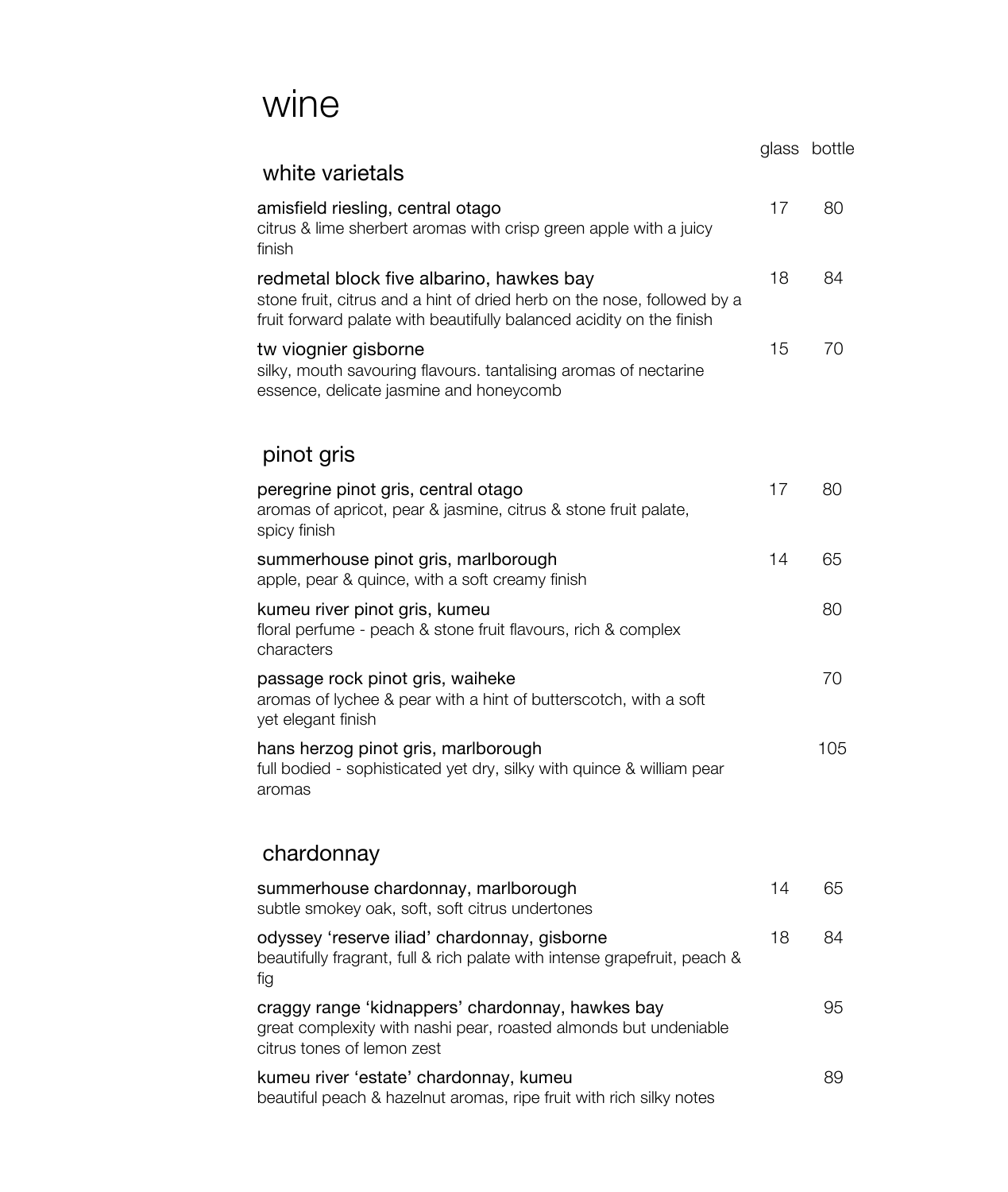#### sauvignon blanc

| astrolabe sauvignon blanc, marlborough<br>lime peel, citrus aromas, medium bodied palate of currants<br>& gooseberry                  |    | 75  |
|---------------------------------------------------------------------------------------------------------------------------------------|----|-----|
| amisfield sauvignon blanc, central otago<br>lime & passion fruit nose, mixture of tropical stone fruit, fresh vibrant<br>finish       | 17 | 80  |
| summerhouse sauvignon blanc, marlborough<br>subtle smokey oak with hints of jasmine flower, ginger spice<br>& mandarin                | 14 | 65  |
| dog point sauvignon blanc, marlborough<br>aromas of gooseberries, greengages and green stonefruits,<br>entwined with dark herbs       |    | 85  |
| peregrine sauvignon blanc, central otago<br>lemongrass, fennel seeds, citrus, crisp minerals                                          |    | 80  |
| rose                                                                                                                                  |    |     |
| passage rock rose, waiheke island<br>fresh strawberries and cream aroma, with a soft delicious finish                                 |    | 75  |
| madam sass rose, central otago<br>vibrant berry & stone fruits, leading into a spicy finish with just<br>enough sweetness             | 18 | 84  |
| summerhouse rose, marlborough<br>watermelon and summer raspberry aromas in a lovely pink hue                                          | 14 | 65  |
| pinot noir                                                                                                                            |    |     |
| amisfield pinot noir, central otago<br>berry fruit, violet & mocha aromas, supple palate of dark fruit, velvet<br>tannins             | 23 | 115 |
| saddleback pinot noir, central otago<br>floral notes & redcurrant aromas, spiced - edged characters of<br>raspberry & wild strawberry | 16 | 70  |
| peregrine pinot noir, central otago<br>ripe berry fruit & wild herb characters, fine grain tannins & great<br>length                  |    | 95  |
| rua pinot noir, central otago<br>ripe berry fruit bouquet with lifted violet hues, soft, savoury & spicy                              |    | 80  |
| davishon 'alexandra' pinot noir, central otago<br>fine integrated tannins loaded with plum cherry & red fruit flavours                |    | 85  |
| pegasus bay pinot noir, waipara valley<br>a dense core of fruit in the mouth that is supported by a backbone<br>of firm rine tannins  |    | 118 |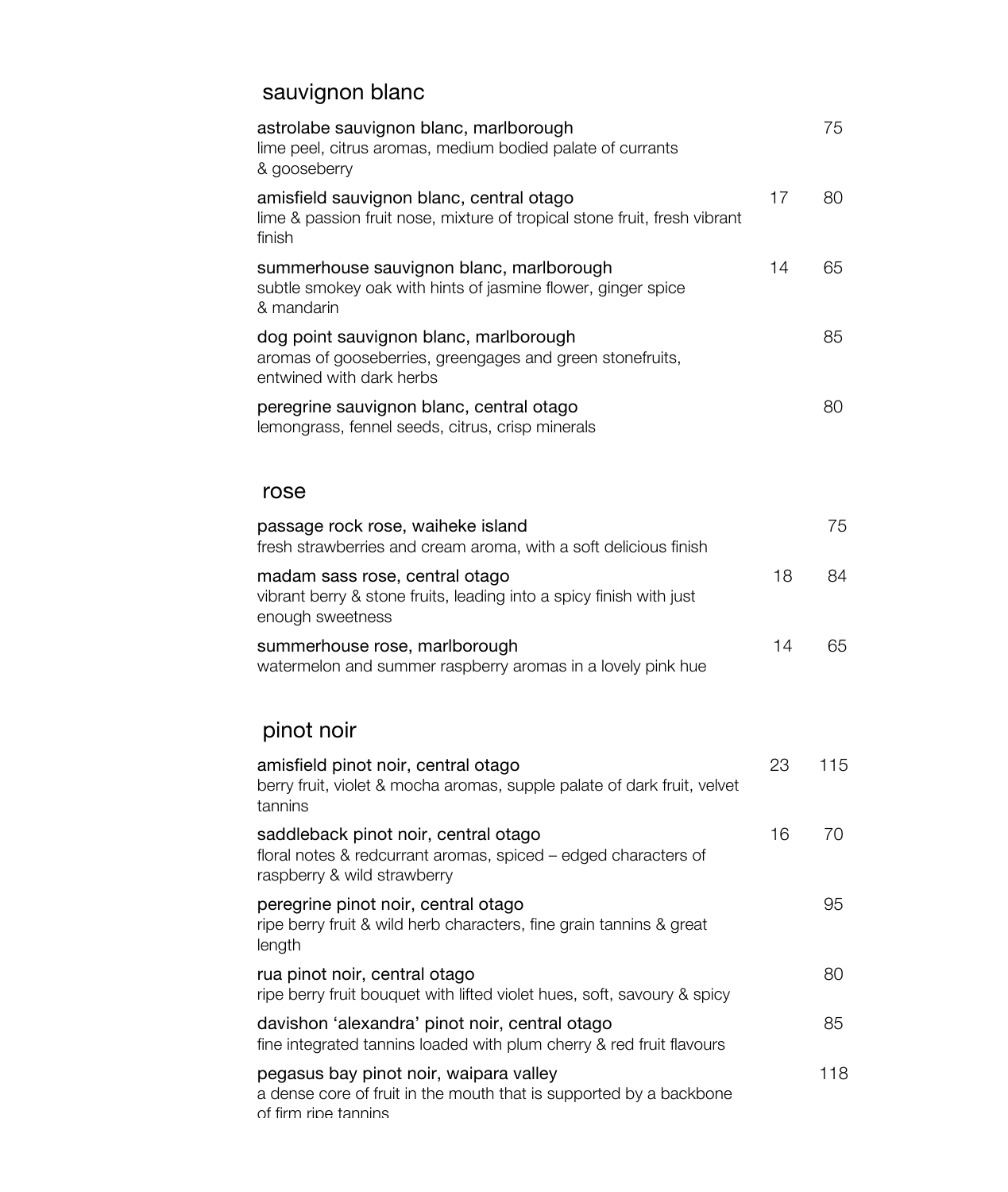#### merlot, merlot blends

| craggy range 'gimblett gravels' merlot, hawkes bay<br>dark plum, blackberry & wild thyme aromas, silky with cocoa,<br>fresh tobacco                              |    | 100 |
|------------------------------------------------------------------------------------------------------------------------------------------------------------------|----|-----|
| redmetal merlot cabernet franc, hawkes bay<br>deeply coloured and full of ripe dark berry, plum and licorice<br>flavours, with a subtle hint of oak              | 17 | 80  |
| te mata cabernet merlot, hawkes bay<br>bouquet of plum, rosemary & cedar, complex structure with firm<br>tannins                                                 |    | 86  |
| tw makauri merlot malbec, gisborne<br>aromas of doris plum, cherry and hints of coffee, fine tannins add<br>silky length, ensuring these flavours last and last. |    | 83  |
| red varietals                                                                                                                                                    |    |     |
| bird in hand cabernet sauvignon, adelaide<br>toasty oak & spice, concentrated blackcurrant, cassis &<br>cedar characters                                         |    | 90  |
| tw carmenere, gisborne<br>complex aromas of ripe black fruits and spice, fine tannins and<br>excellent structure give length and longevity                       | 15 | 70  |
| hans herzog montepulciano, marlborough<br>heady nose of cranberry & dark ripe plum underpinned by<br>savoury notes                                               |    | 140 |
| passage rock magnus<br>rich plush character, blackcurrant, plum & spice, cherry compote,<br>graphite, hazelnut & fine toasted aromas                             |    | 150 |
| shiraz / syrah                                                                                                                                                   |    |     |
| two hands 'gnarly dudes' shiraz, barossa valley<br>rich plum, lavender & dark chocolate aromas, dark fruit palate,<br>hint of anise                              |    | 98  |
| craggy range syrah, hawkes bay<br>burst of red & black berries on palate entry, fine grained dusty<br>tannins to carry a long & soft savoury finish              | 18 | 82  |
| trinity hill 'gimblett gravels' syrah, hawkes bay<br>blackberry, black pepper, savoury & spice elements with hearty<br>overtones                                 |    | 88  |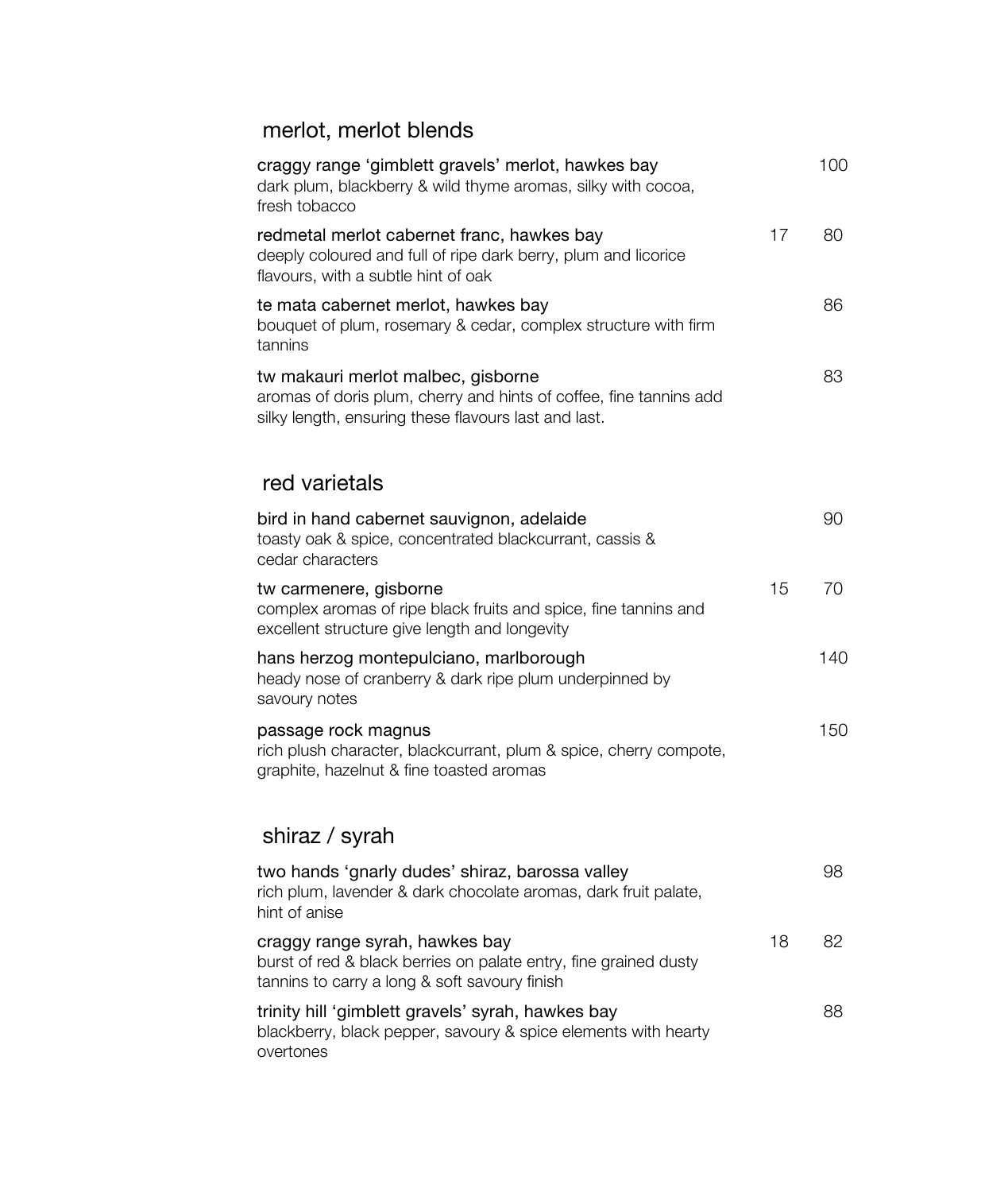#### dessert wines

| peregrine charcoal creek riesling, central otago                   |    | 67 |
|--------------------------------------------------------------------|----|----|
| citrus notes, peach, honeysuckle & sweet spices of cinnamon, clove |    |    |
| passage rock late harvest cabernet, waiheke island                 | 17 | 67 |
| pure weighty wine, with honeysuckle, apricot, honey, musk &        |    |    |
| delicately spicy flavours                                          |    |    |

### champagne / methodè

| bandini prosecco, veneto              | 15 | 80  |
|---------------------------------------|----|-----|
| moet & chandon imperial brut, epernay | 24 | 135 |
| cloudy bay pelorus, marlborough       |    | 94  |
| laurent perrier rose, tours-sur-marne |    | 165 |
| veuve clicquot, ponsardin reims       |    | 165 |
| veuve clicquot ponsardin rose, reims  |    | 195 |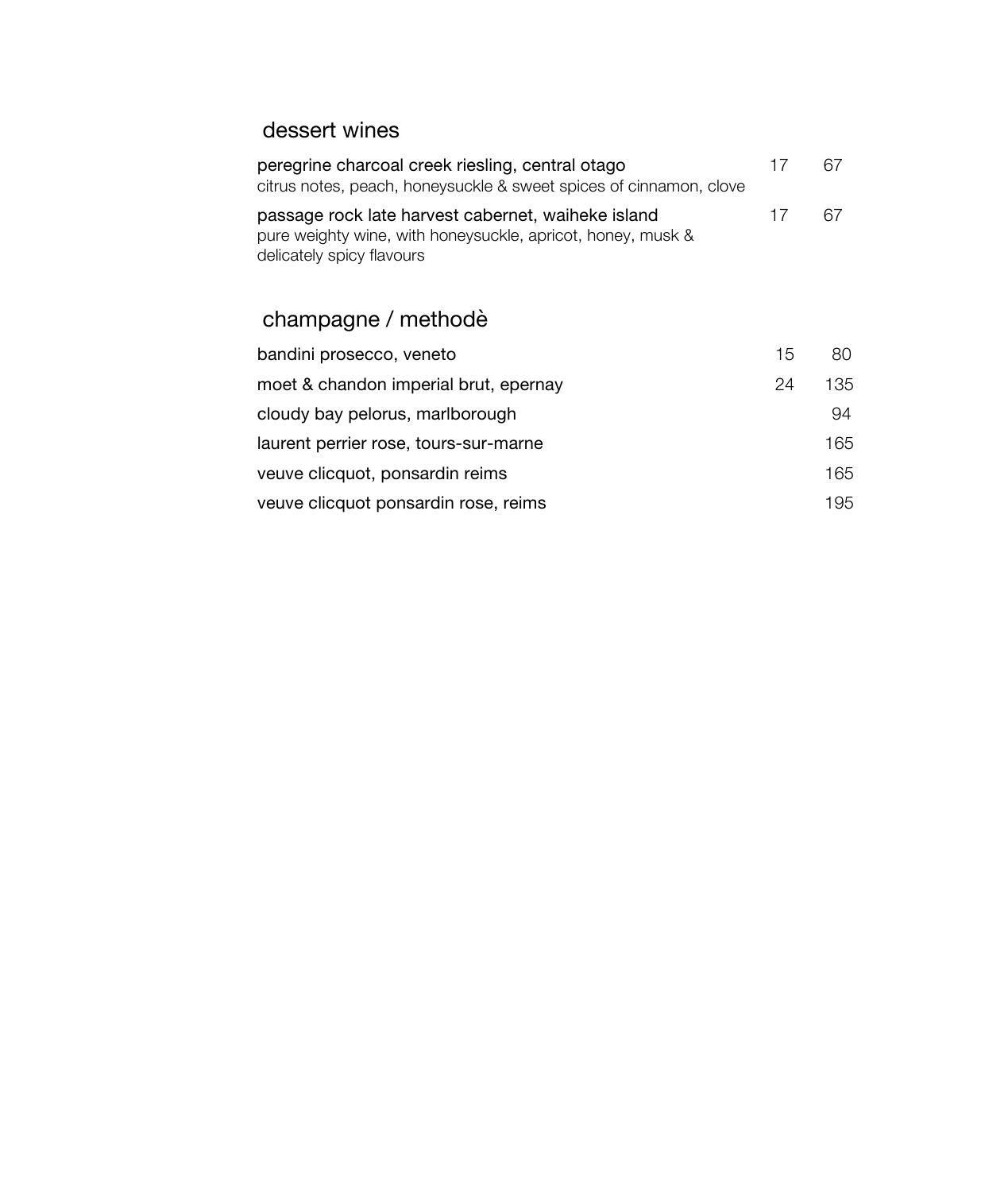# spirits

| v | ٠ |
|---|---|
|   |   |

| gın<br>lighthouse<br>sipsmith dry<br>sipsmith sloe<br>tanqueray<br>bombay sapphire<br>hendricks<br>scapegrace gin<br>roku                                  | 10<br>14<br>14<br>12<br>12<br>16<br>14<br>12 |
|------------------------------------------------------------------------------------------------------------------------------------------------------------|----------------------------------------------|
| vodka<br>42 below<br>belvedere pure<br>zubrowka<br>broken shed<br>grey goose                                                                               | 10<br>14<br>12<br>14<br>14                   |
| rum<br>mount gay extra old<br>angostura 1919<br>appletons vx<br>havana anejo 3 anos<br>sailor jerry spiced<br>stolen dark<br>stolen smoked<br>stolen white | 16<br>16<br>14<br>10<br>14<br>12<br>12<br>12 |
| whisky<br>monkey shoulder<br>chivas regal 12yr<br>jameson<br>canadian club 12yr                                                                            | 12<br>14<br>11<br>11                         |
| single malt<br>ardbeg 10yr<br>ardbeg corryvreckan<br>laphroaig 10yr<br>laphroaig quarter cask<br>glenfiddich 12yr                                          | 16<br>18<br>17<br>17<br>17                   |
| american whisky<br>woodford reserve<br>makers mark<br>jim beam rye<br>jack daniels no. 7                                                                   | 12<br>10 <sup>1</sup><br>10<br>12            |